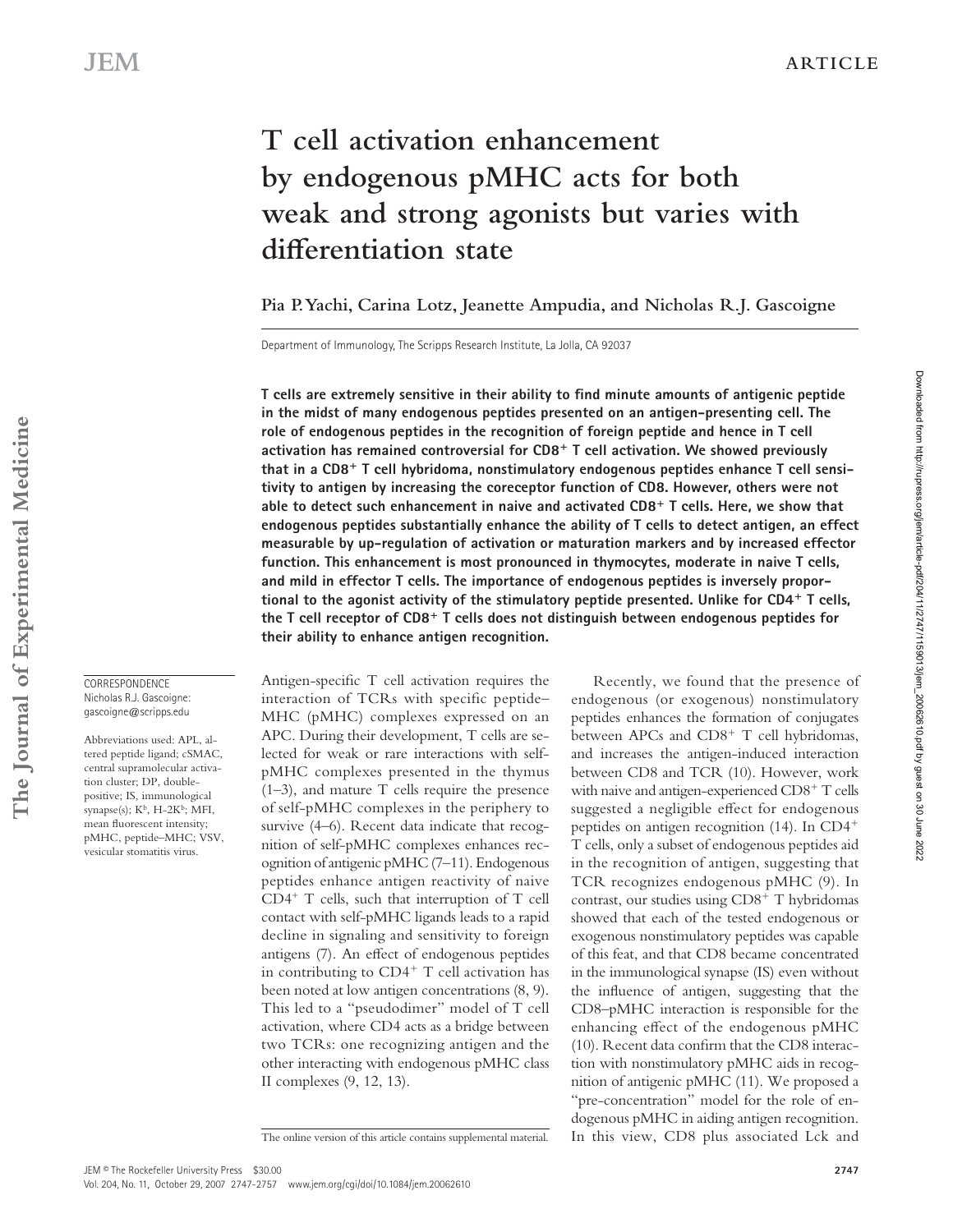# **JEM**

pMHC are concentrated to the synapse as a result of the noncognate CD8-pMHC interaction. Higher concentration of pMHC would enhance the ability of TCR to find its ligand, and the high concentration of CD8 (plus Lck) would enhance signal transduction (10).

These contrasting data suggest different roles for TCR in the recognition of endogenous pMHC by  $CD4^+$  or  $CD8^+$ T cells. To try to understand these controversial observations, we studied the response of different T cell populations to APCs presenting either an agonist peptide alone or in combination with different nonstimulatory peptides. We observed that nonstimulatory peptides were most effective in enhancing antigen recognition of less differentiated cells, such that their ability to enhance antigen recognition was most distinct in thymocytes, moderate in naive T cells, and mild in effector T cells. The recognition of weak agonists was more dependent on nonstimulatory peptides than was recognition of strong agonists. All of the tested nonstimulatory peptides were able to enhance T cell activation by weak or strong agonists, contrary to a prediction of the pseudodimer model (13) and suggesting that CD8<sup>+</sup> T cells do not require specific TCR recognition of the nonstimulatory pMHC to use them to enhance sensitivity of antigen recognition. Therefore, there seems to be an important difference between CD4<sup>+</sup> and CD8<sup>+</sup> T cells in their ability to take advantage of endogenous peptides.

## **RESULTS**

#### **Nonstimulatory peptide-induced enhancement of antigen recognition depends on the differentiation status of the T cell**

We previously showed that nonstimulatory peptides enhanced antigen recognition by CD8<sup>+</sup> OT-I T cell hybridomas when presented together with an agonist peptide (10). To extend these findings to T cells proper, we analyzed upregulation of the activation marker CD69 on thymocytes, naive T cells, and effector  $CD8^+$  T cells. To investigate preselection CD4<sup>+</sup>CD8<sup>+</sup> double-positive (DP) thymocytes, cells were isolated from the thymi of OT-I TCR transgenic *Tap1* KO mice, where development is arrested before positive selection (15). Naive  $T$  cells were harvested from the lymph nodes of OT-I transgenic mice, and activated T cells were obtained from a short-term antigen-stimulated culture of ex vivo OT-I T cells. OT-I T cells specifically recognize an OVA-derived peptide presented in the context of  $H-2K^b$  $(K^b)$ . A series of peptides that do not stimulate OT-I T cells in the context of  $K^b$  has been characterized (15–17).

To obtain APCs in which the only difference is the presence or absence of nonstimulatory peptides, we used *Tap2*deficient RMA-S cells. These lack the ability to load most endogenous peptides onto their MHC class I molecules, resulting in a cell surface level of MHC class I of  $\sim$ 5% of the Tap2<sup>+</sup> parental RMA cell line (18-20). The addition of exogenous peptides at  $29^{\circ}$ C stabilizes pMHC complexes on the cell surface, which therefore present almost exclusively the particular peptide(s) added  $(20)$ . To compare T cell responses to RMA-S cells expressing different levels of  $K^b$ -OVA in the

absence or presence of different nonstimulatory peptides, we used the mAb 25-D1.16 that specifically binds to OVA, but not to the nonstimulatory peptides, in complex with  $K^b$  (21). Different peptides have different abilities to stabilize pMHC. Therefore, we titrated the different nonstimulatory peptides such that they would give equal  $K^b$  levels ( $\sim$ 25,000 molecules per cell). We titrated OVA such that in the presence of a nonstimulatory peptide the total MHC density was kept at a constant high level, whereas in the absence of any nonstimulatory peptide the total MHC density depended on the OVA-K<sup>b</sup> amount, and therefore was lower than in the presence of a nonstimulatory peptide (except at the highest concentrations of OVA) (10). The data from the T cell stimulation assays were plotted as a function of  $25-D1.16$  (anti-K<sup>b</sup>-OVA) staining intensity as measured by flow cytometry. Any differences between the groups in the OVA-K<sup>b</sup> dose response curves were therefore a result of the presence of the nonstimulatory peptide or increased MHC density per se.

In CD4<sup>+</sup> T cells only certain nonstimulatory peptides have been shown to enhance antigen recognition (9), whereas our experiments showed that each of the nonstimulatory  $K^b$ -binding peptides tested enhanced recognition as defined by  $T$  cell-APC couple formation, TCR endocytosis, and the induced TCR-CD8 interaction (10). Therefore, it was of interest to validate our earlier findings in ex vivo CD8<sup>+</sup> T cell populations, and for other markers of T cell activation. We therefore used a nonstimulatory peptide derived from vesicular stomatitis virus (VSV) and a series of endogenous nonstimulatory peptides (17) assaying for CD69 up-regulation, an early marker for thymocyte or  $T$  cell activation through the  $TCR$  (22). Simultaneous presentation of nonstimulatory peptides with agonist peptide was able to enhance CD69 up-regulation. After a 5-h stimulation, this was most clear in pre-selection DP thymocytes (Fig. 1 and Fig. S1, which is available at http://www.jem .org/cgi/content/full/jem.20062610/DC1). For naive CD8<sup>+</sup> T cells, the percentage of CD69<sup>+</sup> cells did not change greatly, although the amount of CD69 on the cell surface was considerably increased by the nonstimulatory peptides (Fig. 1 H). The effect of nonstimulatory peptides was more evident at earlier time points (see next section). CTLs already expressed some CD69, and neither the percentage of CD69<sup>+</sup> cells nor the amount of CD69 was substantially changed by the presence of the nonstimulatory peptides after 5 h of stimulation (but see below). Similar data have been obtained with four more endogenous peptides (unpublished data). Thus, the effect of nonstimulatory peptides decreased during differentiation. A similar phenomenon was observed for TCR endocytosis (unpublished data). Therefore, the extent to which nonstimulatory peptides enhance antigen recognition was dependent on the differentiation status of the CD8<sup>+</sup> T cell.

## **Nonstimulatory peptides are most important in the early stages of antigen recognition**

We have previously suggested that nonstimulatory peptides act by helping the TCR to find the antigenic pMHC by concentrating pMHC to the IS through interactions with CD8 (10).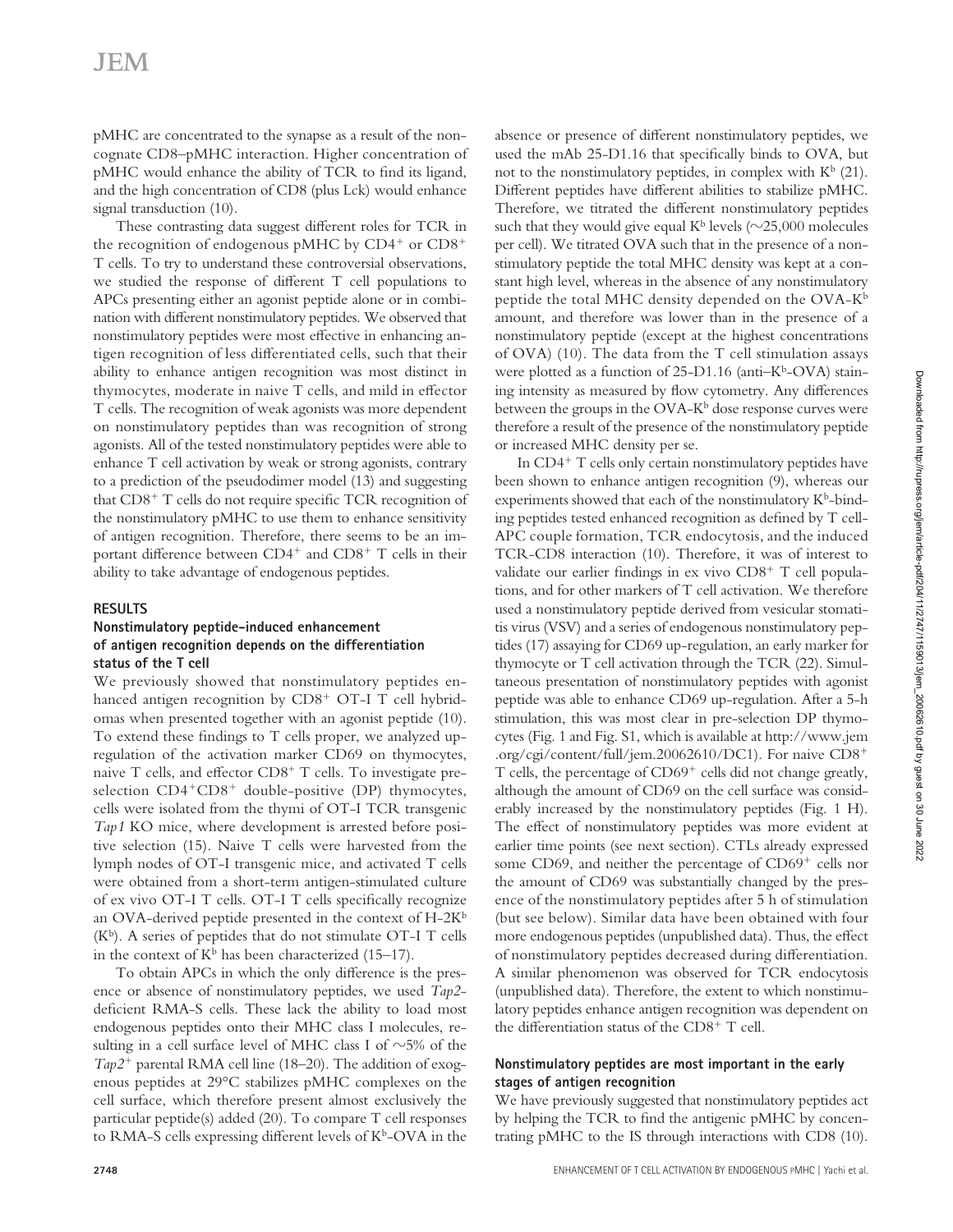

Figure 1. Nonstimulatory peptides increase antigen recognition by T cells at different differentiation states. RMA-S cells were loaded with various amounts of OVA alone or OVA plus nonstimulatory peptide. The RMA-S cells were allowed to interact with thymocytes (A, D, and G), naive T cells (B, E, and H), or effector CTLs (C, F, and I) for 5 h. The cells were stained with anti-CD8 and anti-CD69, and the level of CD69 was assessed by flow cytometry. The results are shown as percentage of CD69+ cells (A, B, and C) or as mean fluorescent intensity (MFI) of CD69 staining (D, E, and F) from CD8 gated cells at different OVA-Kb concentrations. For thymocytes, the overall population behaves uniformly, and the graphs for MFI and percent CD69hi populations look similar. For naive cells, CD69 up-regulation is bimodal. However, in the presence of nonstimulatory peptide, the MFI of the CD69hi cells is higher than in the absence of nonstimulatory peptides, and therefore the two groups display bigger differences when presented as MFI as opposed to percent CD69<sup>hi</sup>. Example histograms (G, H, and I) are shown for each of the cell subsets. In the histograms, the dashed lines correspond to thymocytes or T cells incubated with RMA-S cells without added peptide, the dotted lines to cells incubated with RMA-S cells loaded with OVA alone, and the solid black lines to cells incubated with RMA-S cells loaded with OVA together with a large excess of the nonstimulatory VSV peptide. The example histograms have been chosen in such a way that the OVA-alone group displays more antigen than the group with the nonstimulatory peptide. (Fig. S1 shows an OVA-K $b$ -matched comparison.) The results are representative of at least three independent experiments.

Therefore, we wondered whether giving the TCR a longer time to find antigenic pMHC would render the effect of nonstimulatory peptides negligible. We also wondered whether the effect of endogenous peptides might be stronger at different time points after stimulation. We measured CD69 up-regulation at  $2$ ,  $7$ , and  $20$  h in naive T cells (Fig. 2), CTLs (Fig. S2, A-C, available at http://www.jem.org/cgi/content/full/jem .20062610/DC1), and pre-selection DP thymocytes (Fig. S2, D-F). For the naive CD8<sup>+</sup> T cells, the effect of the nonstimulatory peptide was strongest at early time points, but by 20 h even minute amounts of OVA peptide were able to induce CD69 up-regulation so that any effect of nonstimulatory peptide was undetectable. The effect of nonstimulatory peptides faded faster in CTLs, being gone by 7 h. In thymocytes, there was an observable difference in response in the presence or absence of nonstimulatory peptides even at 24 h. This finding suggests that nonstimulatory pMHC complexes are most important in the early stages of recognition of agonist pMHC but that, given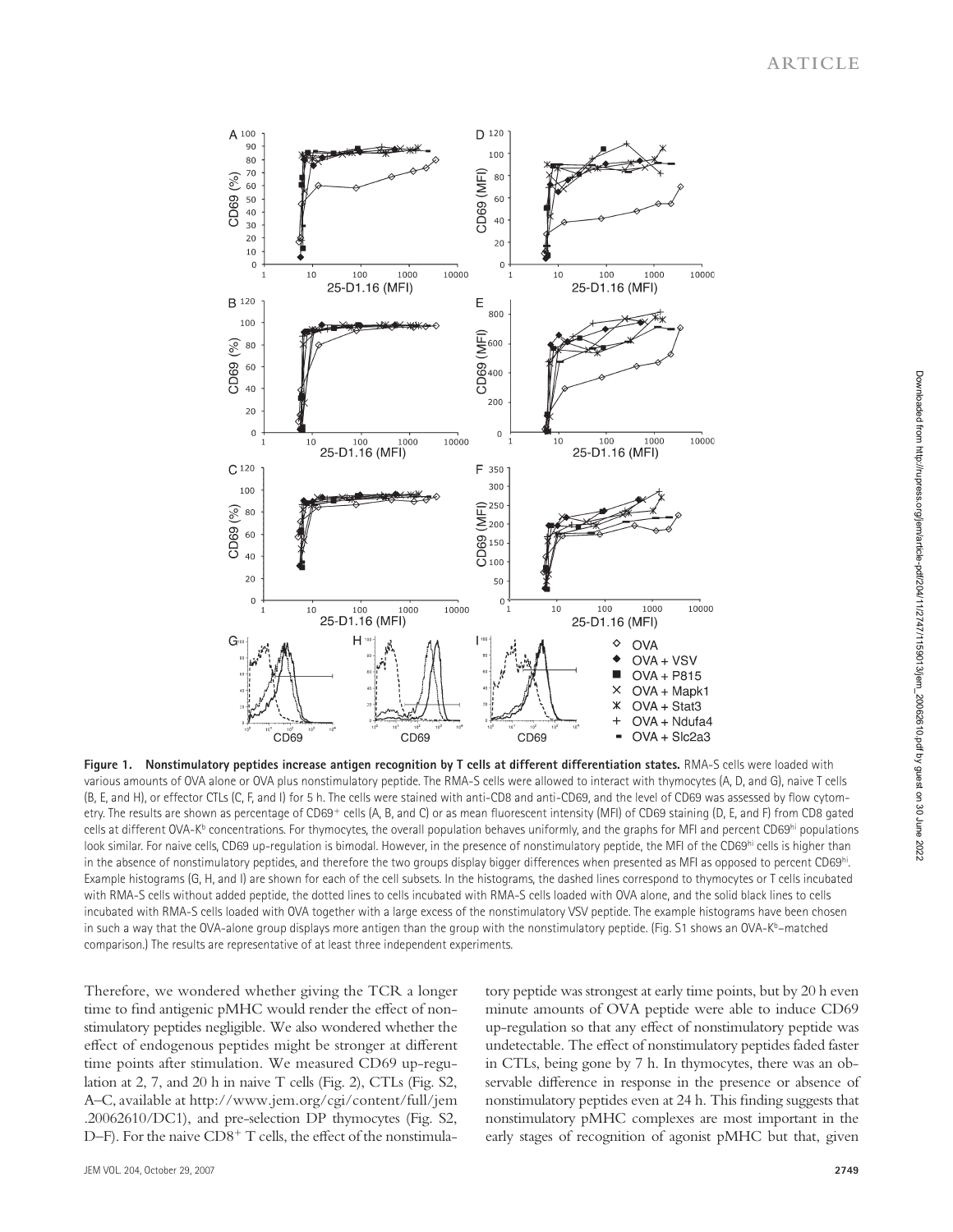

**Figure 2. The effect of nonstimulatory peptides is most pronounced at early time points.** RMA-S cells were loaded with various amounts of OVA alone or OVA plus VSV. The RMA-S cells were allowed to interact with naive T cells for 2 (A), 7 (B), or 20 h (C). The cells were stained with anti-CD8 and anti-CD69, and the level of CD69 was assessed by flow cytometry. The results are shown as percentage of CD69+ cells from CD8 gated cells at different OVA-K<sup>b</sup> concentrations. The results are representative of four independent experiments.

sufficient time, even very low numbers of antigenic pMHC (in the presence of the low level of endogenous pMHC expressed on RMA-S cells) can be enough to stimulate the T cell.

### **The effect of nonstimulatory pMHC on antigen recognition is more pronounced with weaker agonists**

Given the strong effects of nonstimulatory peptides on recognition of the strong agonist ligand OVA, we wondered whether nonstimulatory peptides would affect recognition of weaker agonist altered peptide ligands (APLs). We found that the single amino acid variants of OVA, Q4 and T4, were recognized by 25-D1.16, and therefore we could use these peptides similarly to OVA. Q4 and T4 are both weaker agonists than OVA, with T4 being much weaker than  $Q4$  (23). Indeed, T4 is at the border between positive and negative selection in the thymus, and as such is one of the weakest ligands that in physiological circumstances would be expected to give a functional response upon recognition by the OT-I TCR. Up-regulation of the activation markers CD25 and CD69 on naive OT-I T cells by Q4 and T4 was delayed and required a higher peptide concentration compared with OVA for stimulation  $(T4 < Q4 < OVA)$ (Fig. 3, A and B). When TCR down-regulation was used as a direct indicator of TCR engagement, both Q4 and T4 were weaker ligands than OVA (Fig. 3 C). The presence of the nonstimulatory peptide VSV resulted in enhanced CD25 up-regulation by both Q4 and T4, whereas the effect on OVA-induced CD25 up-regulation was almost negligible (Fig. 3 A). Increased up-regulation of CD69 in the presence of nonstimulatory peptides was seen with both APLs; the enhancement was the most pronounced for the weakest ligand, T4 (Fig. 3 B). In addition, the presence of nonstimulatory peptide during recognition of OVA and both APLs enhanced TCR down-regulation on OT-I CTL, with the effect being small for OVA, stronger for Q4, and strongest for T4 (Fig.  $3$  C). Therefore, nonstimulatory peptides are more important in the recognition of weaker agonists.

#### **Nonstimulatory peptides enhance antigen recognition equally well regardless of the agonist strength**

A prediction of the pseudodimer model for T cell activation is that as the half-life of TCR for agonist decreases, a smaller subset of the available endogenous peptides are able to act as " co-agonists" (13). For CD4 $+$  T cells, stronger binding agonists were able to synergize with a larger fraction of endogenous



**Figure 3. The effect of nonstimulatory peptides is increased with weaker agonists.** RMA-S cells were loaded with various amounts of OVA, Q4 or T4 alone, or the same peptides plus VSV, respectively. The RMA-S cells were allowed to interact with naive T cells for 24 (A) or 5 h (B), or with effector cells for 3 h (C). The cells were stained with anti-CD8 in combination with anti-CD25 (A), anti-CD69 (B), or anti-V $\alpha$ 2 (C), and the level of these molecules was assessed by flow cytometry. The results are shown as percentage of  $CD25<sup>+</sup>$  (A) and percentage of  $CD69<sup>+</sup>$  (B) CD8 cells at different OVA,  $Q4$ , or T4- $K^b$  concentrations. The TCR down-regulation data (C) are shown as percentages of  $\sqrt{\alpha}$  expression on the surface of CD8 cells incubated with RMA-S cells presenting different amounts of OVA, Q4, or T4-K<sup>b</sup> compared with cells incubated with RMA-S cells in the absence of an exogenously added peptide. The results are representative of four independent experiments.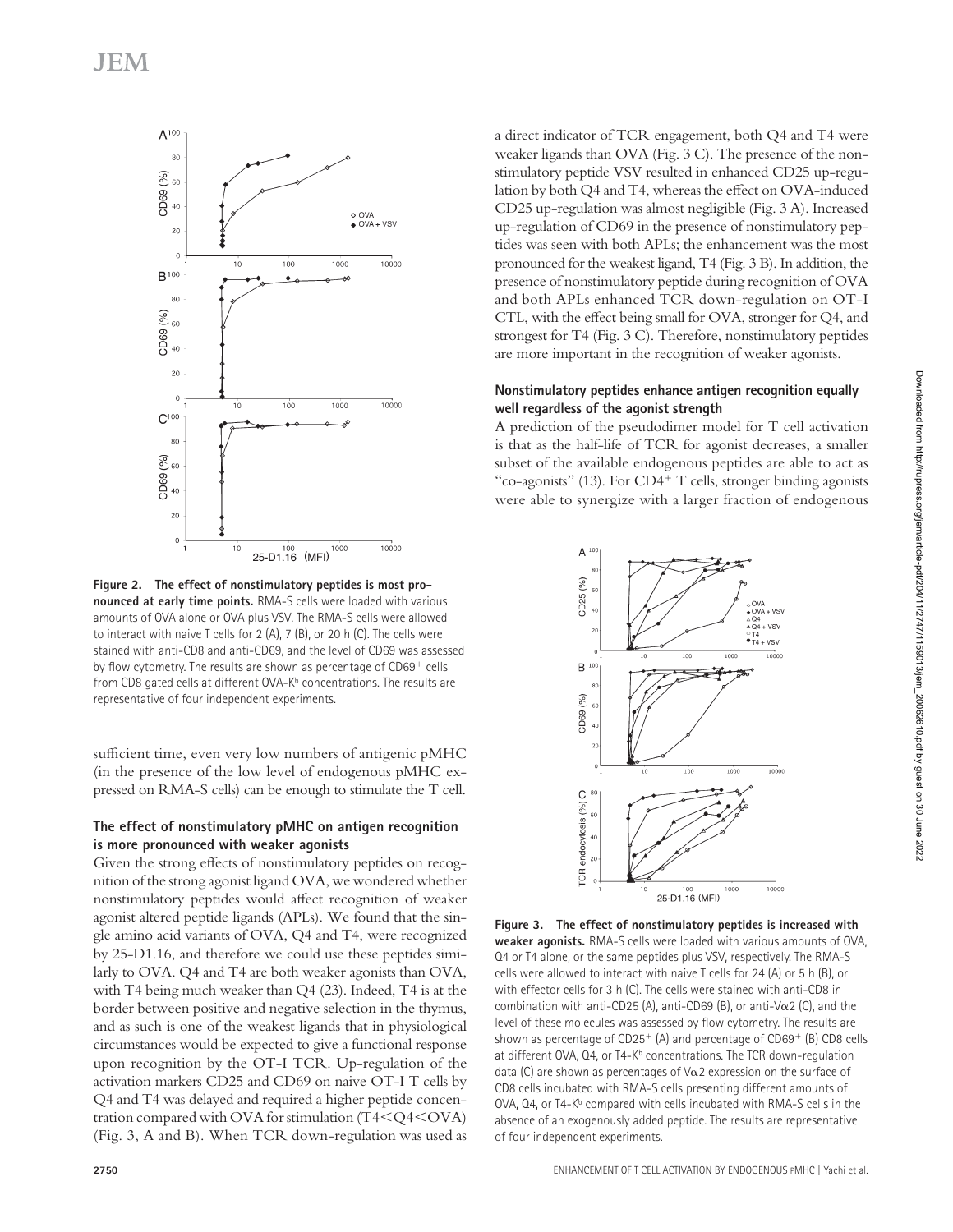peptides compared with weaker binding agonists  $(9, 13)$ . Therefore, we wondered whether the universal ability of nonstimulatory peptides to increase the sensitivity of CD8<sup>+</sup> T cell recognition in the presence of  $OVA-K^b$  (Fig. 1) was due to the comparatively high affinity interaction between OT-I TCR and OVA- $K^b$  (24, 25). We tested the ability of several different nonstimulatory peptides to enhance antigen recognition of OVA (Fig. 4 A), the weak agonist  $Q4$  (Fig. 4 B), the very weak agonist T4 (Fig. 4 C), and a very weak agonist/antagonist G4 (unpublished data). Similarly to OVA, the recognition of each APL was enhanced in the presence of all the tested nonstimulatory peptides. Therefore, unlike CD4<sup>+</sup> T cells, the ability of different nonstimulatory peptides to enhance antigen recognition in CD8<sup>+</sup> T cells is not dependent on the quality of the nonstimulatory peptide.



**Figure 4. The ability of nonstimulatory peptides to enhance antigen recognition is independent of the agonist strength.** RMA-S cells were loaded with various amounts of OVA (A), Q4 (B), or T4 (C) alone or together with a nonstimulatory peptide. The RMA-S cells were allowed to interact with DP thymocytes for 5 h. The cells were stained with anti-CD8 and anti-CD69, and the level of CD69 was assessed by flow cytometry. The results are shown as percentage of CD69+ CD8 gated cells at different OVA, Q4, or T4-K<sup>b</sup> concentrations. The results are representative of at least two independent experiments.

#### **The effect of nonstimulatory peptides on antigen recognition depends on quantity but not quality of the nonstimulatory pMHC**

To test whether different nonstimulatory peptides had a different threshold for antigen recognition enhancement, we titrated the nonstimulatory peptides. For these experiments, the RMA-S cells were first loaded with antigen, which was then carefully washed away. The cells were divided into different groups into which the nonstimulatory peptides were titrated, followed by incubation and washing. This way we obtained cells that after incubation with different amounts of nonstimulatory peptides expressed the same amount of antigenic peptide (Fig. S1 and unpublished data). T cell sensitivity to antigen depended on the amount of nonstimulatory pMHC. The different nonstimulatory peptides gave similar enhancement at similar cell surface densities of  $K^b$  (Fig. 5). Therefore, the ability of different nonstimulatory peptides to enhance antigen recognition in  $CD8<sup>+</sup>$  T cells depends on the quantity of nonstimulatory pMHC. Fig. 5 also indicates that there were  $\sim$ 550 endogenous  $K^b$ -peptide molecules on the RMA-S cells. As this estimate derives from quantitative flow cytometry using fluorescent beads (see Materials and methods), we believe this to be a more accurate estimate than the usually quoted number:  $\sim$ 5% of perhaps 100,000 molecules on a parental RMA cell, therefore  $\sim$ 5,000 molecules. Comparison of the number of CD69<sup>+</sup> cells after stimulation with RMA-S without added peptide and with those loaded with OVA only indicates that the endogenous pMHC of the RMA-S cells did not have a measurable effect on CD69 up-regulation in this assay.

#### **Nonstimulatory peptides enhance effector functions of CD8** - **T cells**

Next, we wanted to find out whether nonstimulatory peptides are able to enhance effector functions, such as cytokine production, in CD8<sup>+</sup> T cells. This was a particularly important question because previous attempts by others had failed to show enhancement of effector functions of CD8<sup>+</sup> T cells ( 14 ). We measured IL-2 production of naive lymphocytes by intracellular cytokine staining after 5 h of incubation with peptide-loaded RMA-S cells. IL-2 expression was enhanced compared with OVA alone by the presence of a nonstimulatory peptide (Fig. 6 A). Similarly, IFN- $\gamma$  production of activated CTLs was increased in the presence of a nonstimulatory peptide (Fig. 6 B and Fig. S4, which is available at http://www.jem.org/cgi/content/full/jem.20062610/DC1). IL-2 expression was also enhanced by the nonstimulatory peptides in these cells (Fig. S5). To determine whether nonstimulatory peptides enhance CTL killing of target cells as well, we assessed the influence of nonstimulatory peptides during CTL killing of OVA and T4-labeled target cells. An enhancing effect on cytotoxic activity (measured as survival of APCs after 17 h of coincubation with activated OT-I CTLs) was detectable for the weak agonist  $T4$  but not for OVA (Fig. 7). Therefore, endogenous or exogenous nonstimulatory peptides can enhance cytokine expression and the cytotoxic activity of CTLs.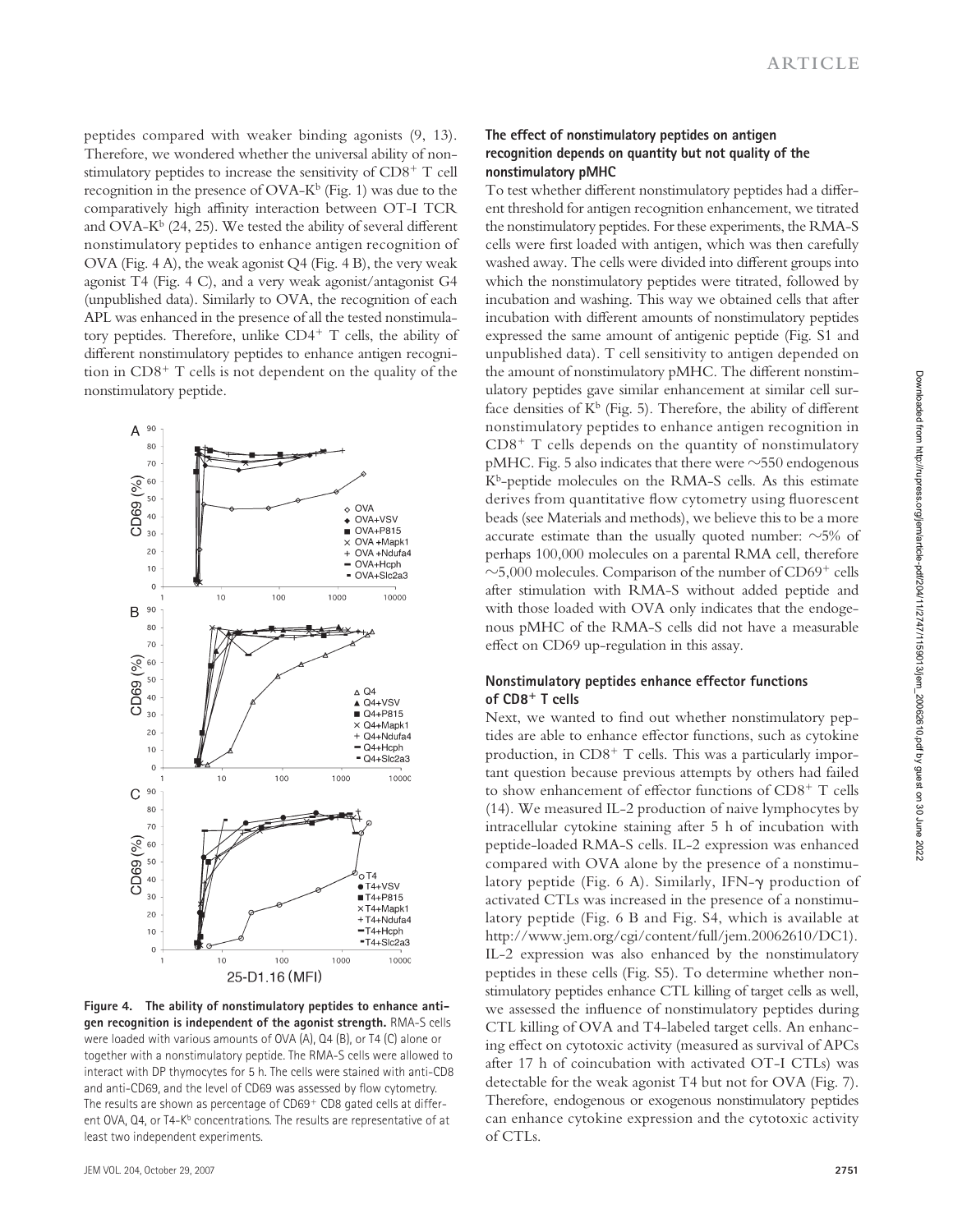

**Figure 5. The effect of nonstimulatory peptides on antigen recognition depends on quantity but not quality of the nonstimulatory pMHC.** RMA-S cells were loaded with OVA peptide, washed, and aliquoted to different groups. Nonstimulatory peptides were titrated on the antigen-loaded cells and, after incubation, washed away. The cells were allowed to interact with DP thymocytes for 2 h. The cells were stained with anti-CD8 and anti-CD69, and the level of CD69 was assessed by flow cytometry. The results are shown as percentage of CD69+ CD8 gated cells in the presence of different numbers of K<sup>b</sup> molecules. The effect of the nonstimulatory peptides without any OVA is shown surrounded by a box, but using the same symbols as for those with added OVA. The results are representative of at least three independent experiments. Fig. S1 shows histograms of CD69 up-regulation by RMA-S cells matched for low expression of OVA-K<sup>b</sup> in the presence or absence of excess nonstimulatory peptide-K<sup>b</sup>.

In addition to CD69 and CD25, we measured the effect of nonstimulatory peptides on several other phenotypic markers, such as CD5, CD44 (on naive cells), and HSA, which were all



**Figure 6. Nonstimulatory peptides enhance cytokine production.**  RMA-S cells were loaded with various amounts of OVA alone or together with VSV. The RMA-S cells were allowed to interact with naive T cells (A) or effector cells (B) for 5 h (A and B). The cells were first stained with anti-CD8, and then intracellularly with anti-IL-2 (A) or anti-IFN- $\gamma$  (B), and the cytokine level was assessed by flow cytometry. The results are shown as percentage of cytokine<sup>+</sup> cells at different OVA-K<sup>b</sup> concentrations. The results are representative of eight independent experiments.

### **Nonstimulatory peptides enhance formation and dissolution of T cell – APC conjugates**

Next, we assessed whether the presence of nonstimulatory peptides and the resulting higher density of pMHC complexes on the APCs enhanced the formation of conjugates between T cells and APCs, and hence T cell activation by agonists. We incubated OT-I T cells with RMA-S cells, which had been loaded with OVA or T4, in the presence or absence of nonstimulatory peptides. At various time points cells were pipetted up and down to separate any weakly conjugated cells and fixed. Formation of conjugates between naive OT-I T cells and RMA-S cells was measured by flow cytometry. For the strong agonist OVA, initial conjugate formation was enhanced if the nonstimulatory peptide was also present (Fig. 8 A). This effect was seen for low amounts of OVA peptide and at early time points (up to 30 min of incubation; unpublished data). In the absence of added nonstimulatory peptides, the number of conjugates accumulated over time. However, this was not the case when nonstimulatory peptides were present. At later time points  $($ >30 min), the number of conjugates for OVA plus nonstimulatory peptide was lower than for OVA alone (Fig. 8 B). For the weak ligand T4, nonstimulatory peptides increased the number of conjugates even at later time points (Fig. 8 B).

We conclude from these experiments that the co-presentation of nonstimulatory peptides favors not only the initial conjugate formation but, as observed for the strong agonist OVA, also shortens the interaction time of T cells and APCs required for T cell activation. As a result, the T cells dissociate faster.

#### **DISCUSSION**

In this work we have shown that nonstimulatory peptides enhance antigen recognition as measured by effector functions, such as cytokine production and CTL killing, by inducing



**Figure 7. Nonstimulatory peptides enhance CTL killing of target cells.** RMA-S cells were loaded with various amounts of OVA or T4 alone or together with VSV. The Cy5-labeled RMA-S cells were allowed to interact with effector cells for 17 h. Cell death was determined by deathassociated changes in the forward- and side-scatter properties among the RMA-S cell population  $(Cy5<sup>+</sup>)$ . Results are shown as percentage of live RMA-S cells for different OVA or T4-K<sup>b</sup> concentrations and are representative of four independent experiments.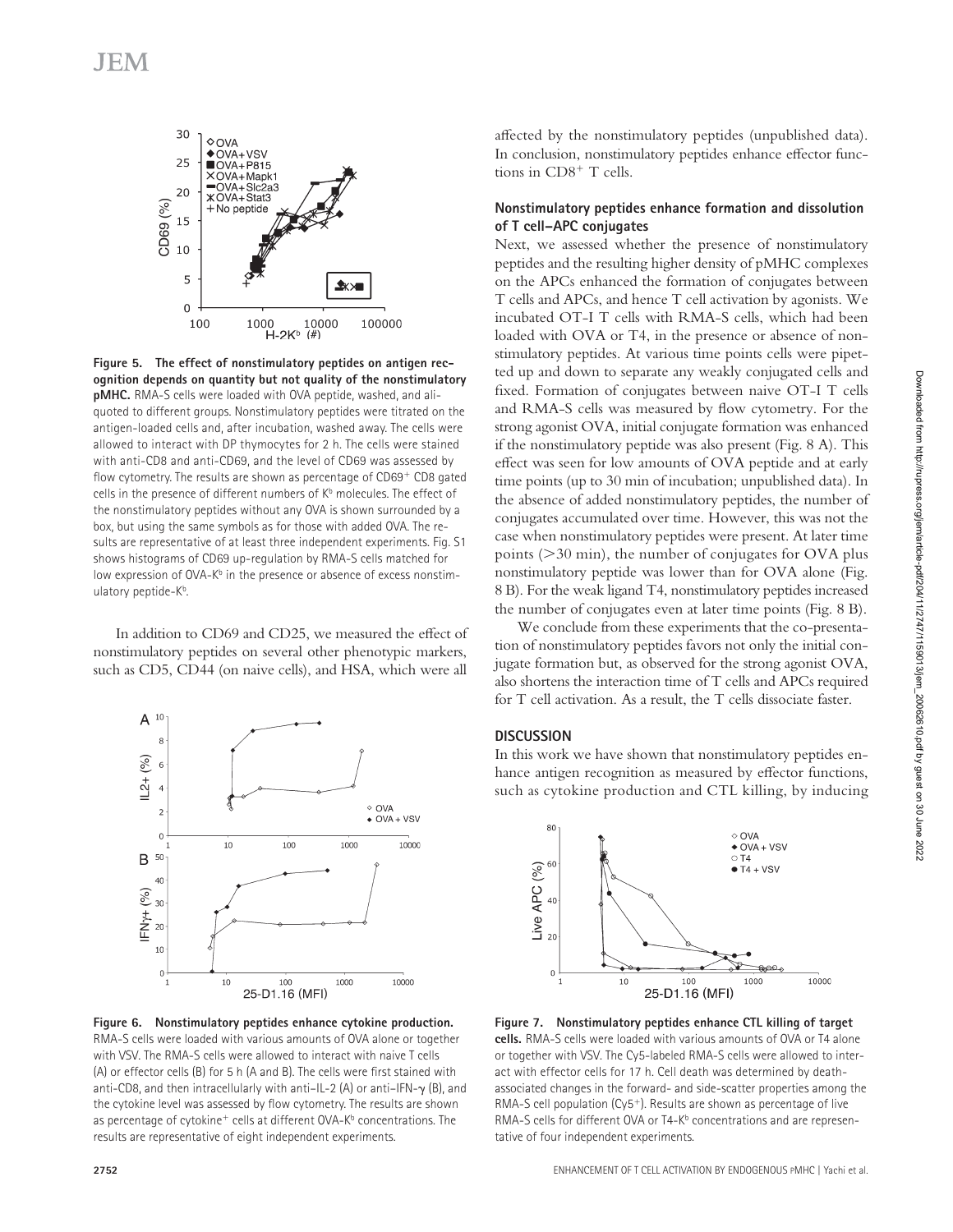

Figure 8. Nonstimulatory peptides affect duration of T-APC conju**gates.** RMA-S cells were labeled with Cy5 and loaded with various amounts of OVA or T4 alone or together with VSV. The RMA-S cells were allowed to interact with naive T cells for the indicated times. The cells were fixed and stained for CD8, and cell conjugate formation was assessed by flow cytometry based on simultaneous staining for CD8 and Cy5. Results are shown as percentage of cell conjugates among CD8 cells for different OVA or T4-K<sup>b</sup> concentrations at 20- (A) and 60-min (B) time points. The data are representative of at least four independent experiments.

phenotypic maturation of the T cells, such as up-regulation of CD25, CD69, CD44, CD5, and HSA expression, and by the number of TCRs stimulated, as measured by TCR downmodulation. With the strong agonist OVA we saw enhancement of T cell-APC conjugate formation at early time points when nonstimulatory pMHC was available, but at later time points there was a decrease in the number of conjugates compared with the cells in the absence of nonstimulatory peptide. These results indicate that nonstimulatory peptides do not just simply enhance adhesion between cells but that they allow the T cell activation program to proceed faster, leading to earlier dissociation of the conjugates in the presence of nonstimulatory peptides. This would allow a more robust immune response, as T cells would be able to change their polarization status for cytokine production, proliferation, differentiation, killing of the next target, and homing to target organs, for example. For the weak agonist T4, the conjugates were increased in the presence of a nonstimulatory peptide even at  $60$  min, reflecting the lower and slower capability of T4 to execute the full signaling program needed to terminate the cell contact.

In contrast to our work (10 and this work) and that of others (11), an earlier study did not support an enhancing role for self-pMHC class I complexes in CD8<sup>+</sup> T cell antigen recognition (14). This is particularly surprising in that Sporri and Reis e Sousa performed a similar experiment to us, comparing stimulation by RMA cells, which express endogenous peptides, versus RMA-S cells, which express relatively few endogenous peptides ( $\sim$ 550 K<sup>b</sup> molecules in our experiments) (Fig. 5). RMA-S is a mutant subline of RMA, and has therefore been separated from RMA by many passages. RMA-S could therefore potentially have other differences to RMA than simply the lack of Tap2 protein. Our experiments used the same RMA-S cells to compare the effect of presence or absence of added nonstimulatory peptides on antigen recognition, and therefore the two groups were identical in all respects except for the presence of nonstimulatory pMHC. In addition, we compared RMA-S to RMA cells, and in contrast to Sporri, found that RMA induced a better response to antigen than did RMA-S (Fig. S3). RMA has a slightly higher  $K^b$  expression than the maximum expression that we reached on RMA-S with added peptides (unpublished data). Another difference between the studies is that Sporri and Reis e Sousa irradiated the APCs. However, this did not explain the differing results (unpublished data), which are most likely due to differing sensitivities of the assays used, with the relatively few endogenous peptides present in RMA-S cells sufficient to induce some responses, particularly that of CTL to strong agonist (Fig. 7 and reference 14).

We have shown that nonstimulatory peptides are most important in antigen recognition by less differentiated cells, such that their ability to enhance antigen recognition is most evident in thymocytes, moderate in naive T cells, and mild in effector T cells. The different time courses of nonstimulatory peptide contribution to antigen recognition also underline the developmental differences in the importance of nonstimulatory peptides in antigen recognition. This fits well with data showing that DP thymocytes respond better to pMHC than anti-CD3 mAb activation as compared with naive T cells (26). Evidence indicates that immature thymocytes are more sensitive to low affinity ligands than mature  $T$  cells, but that both respond well to high affinity ligands (26, 27). The sensitivity of immature thymocytes was recently correlated to miR-181a expression levels, which in part affects phosphatases and therefore affects the threshold of TCR signaling (28). Low affinity ligands are generally more CD8 dependent (29). This developmental dependence may be due to higher CD8-MHC avidity in thymocytes caused by differential glycosylation (30). In addition, immature thymocytes express 10-fold less TCR compared with mature  $T$  cells (31). Therefore, due to higher affinity and a higher ratio of CD8 to TCR in immature thymocytes, pMHC binding to CD8 is more prominent in thymocytes compared with mature T cells. Alternatively, cells at different stages of development may have different membrane compartmentalization of TCR and CD8 and their associated molecules such as Lck that might affect their ability to take advantage of nonstimulatory peptides during antigen recognition. The more mature cells are also more sensitive to minute amounts of peptides in the absence of added nonstimulatory peptides (Fig. 1), so they may simply not be as reliant on nonstimulatory pMHC because they have other means such as adhesion and costimulatory molecules to enhance their sensitivity to antigen, or they may be sensitive enough to make use of the relatively few endogenous pMHC complexes present in the RMA-S cells. In addition, activated T cells were shown to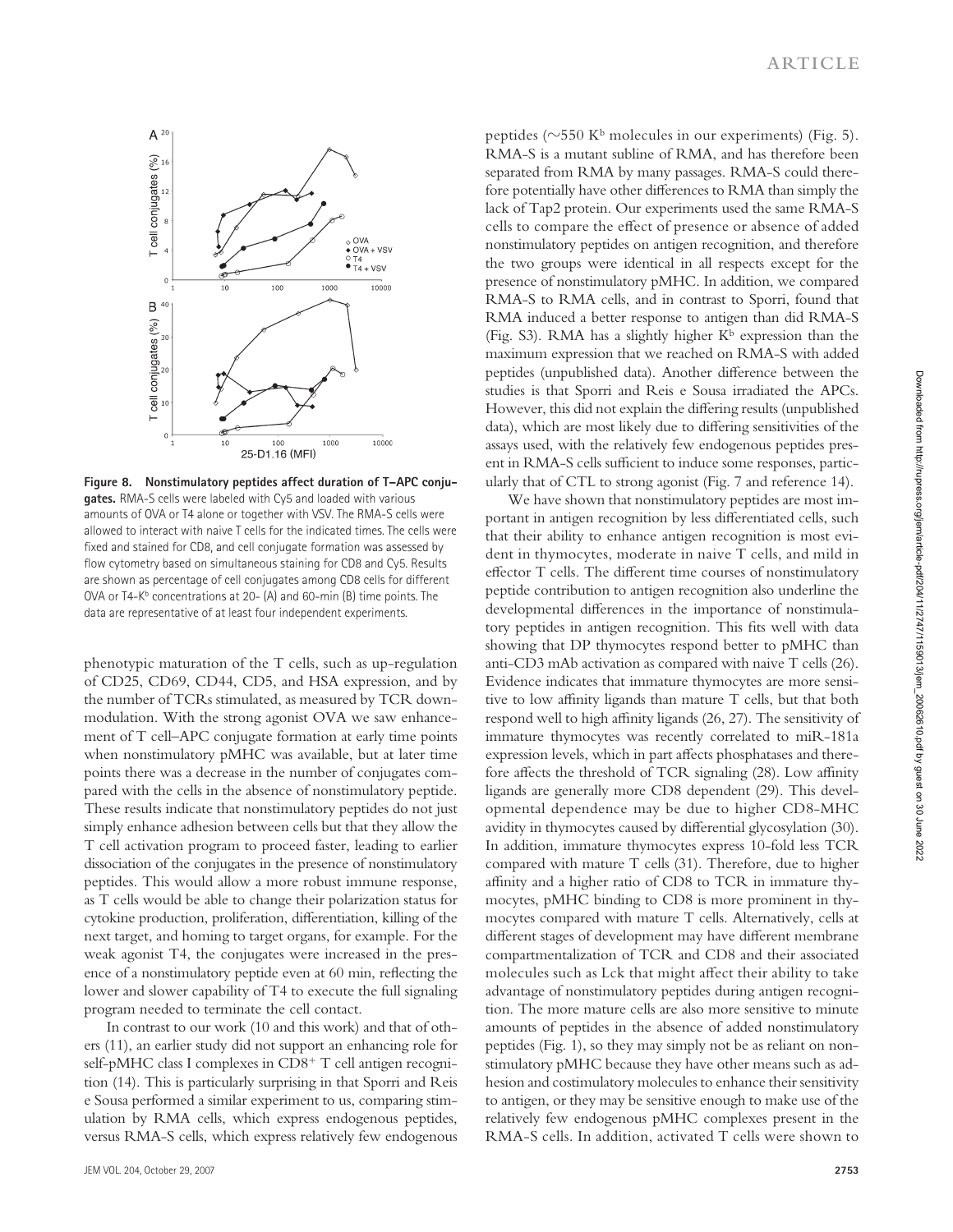# **JEM**

have 20-50 times higher TCR avidity for pMHC complexes as compared with naive  $T$  cells, a finding that was linked to TCR reorganization and cholesterol content (32).

T cells have been shown to form organized structures called IS between T cells and APCs. Although the exact function of the IS remains elusive, it has been proposed to act in signal integration. In particular, modeling studies suggested that formation of central supramolecular activation cluster (cSMAC) enhances weak signals by concentrating TCR, pMHC, and Lck while dampening strong signals by enhancing TCR degradation (33). The organization of the IS differs depending on the state of  $T$  cell differentiation, and this may contribute to different abilities of nonstimulatory peptides to enhance antigen recognition at different states of differentiation. Recent data using total internal reflection fluorescence microscopy indicate that TCR signaling occurs in microclusters in the periphery of the synapse (34), suggesting that the main function of cSMAC is to down-regulate signaling. This is supported by a recent paper showing that the stimulatory potency of a peptide was reduced when cSMAC formation was increased (35). However, this may not be the case with weaker agonists or in physiological circumstances where antigen is limiting. Our finding that the ability of nonstimulatory peptides to enhance antigen recognition is more pronounced with weaker agonists, and at lower antigen concentrations, would support a role for nonstimulatory peptides in clustering key molecules for enhanced antigen recognition.

In CTL assays, nonstimulatory peptide did not seem to play a major role when presented with OVA. However, the sensitivity of  $OVA-K^b$  staining by the 25-D1.16 antibody is not sufficient to identify the very small number of ligands that are sufficient to mediate killing by CTLs (12, 36), so it is possible that at such low levels of peptide nonstimulatory peptides are important. Alternatively, the relatively few endogenous pMHC complexes present on RMA-S may have been sufficient to help recognition of the strong agonist by CTLs, even though this was not evident in other assays. For the very weak agonist peptide T4, which requires higher amounts of peptide to induce a response, and therefore where minimally stimulatory concentrations of T4-K<sup>b</sup> fall within the limits of 25-D1.16 resolution, we saw increased killing in the presence of nonstimulatory peptides.

All the nonstimulatory endogenous (or exogenous) peptides that we have tested were able to aid in antigen recognition by CD8<sup>+</sup> T cells, and their effect was more evident in recognition of weaker ligands. This is in contrast to CD4<sup>+</sup> T cells where only certain endogenous peptides acted to enhance recognition by agonist, and their ability to function was dependent on the strength of the agonist; stronger agonists were helped by a larger proportion of endogenous peptides than weaker agonists  $(9, 13)$ . This suggests that there is a pronounced difference between CD8<sup>+</sup> and CD4<sup>+</sup> T cells in their ability to take advantage of endogenous nonstimulatory peptides. It has been suggested (for CD4<sup>+</sup> T cells) that two TCRs binding, respectively, to agonist and endogenous pMHC complexes, are bridged by the coreceptor CD4 to form a

pseudodimer (9, 12). Only certain endogenous pMHC complexes were shown to synergize with agonist, suggesting that TCR binding to the endogenous pMHC is important (9). This does not seem to be the case for  $CD8<sup>+</sup>$  T cells, as all the peptides tested were able to aid antigen recognition. Therefore, as a mechanism of synergism by nonstimulatory peptides in antigen recognition by CD8<sup>+</sup> T cells, we proposed a preconcentration model, in which noncognate interactions between CD8 and MHC concentrate CD8, its associated Lck, and pMHC complexes to the synapse, thus aiding the TCR to find its ligand and allowing easier access and a high concentration of CD8-Lck to enhance signal transduction (10). Preconcentration could potentially change the quality of the signal received by T cells, as we found that recognition of APLs is translated to different CD8–TCR interaction kinetics, such that the interaction is induced faster for stronger ligands (37). Therefore, pre-concentration of CD8 could speed up the antigen-induced interaction between CD8 and TCR, leading to signaling characteristic of a stronger agonist than in the absence of endogenous peptides. This notion is supported by the finding that thymocytes respond better to low affinity ligands than do mature  $T$  cells  $(26)$ , by our data showing that thymocytes are the most efficient at taking advantage of nonstimulatory peptides (Fig. 1), and that nonstimulatory peptides are most important in recognition of weaker ligands (Fig. 3).

The differing results obtained with  $CD4^+$  and  $CD8^+$ T cells may in part be due to differences in methods. In the CD8<sup>+</sup> T cell system we have used RMA-S cells to present the pMHC complexes, whereas in the CD4<sup>+</sup> T cell system Krogsgaard et al. (9) used soluble pMHC heterodimers. These soluble heterodimers are well defined in regards to their pMHC content, consisting of one agonist and one nonstimulatory peptide, allowing precise control of stimulation. RMA-S cells have the caveat that they do express a few percentages of endogenous pMHC complexes compared with physiological levels (18-20), and therefore in our RMA-S system we have several hundred endogenous pMHC molecules as a background. We have described above why these do not pose a problem for our major conclusions. Soluble pMHC heterodimers have their own caveats, for example, that the ratio of antigen to nonstimulatory peptide is 1:1. In a natural antigen-presenting environment the ratio of endogenous pMHC to antigenic pMHC is enormous. RMA-S is therefore more useful in approximating this situation, which is highly relevant to our proposed pre-concentration model. It is also possible that the lack of an APC surface could be important in experiments with oligomers, perhaps for correct alignment of the molecules relative to each other, whereas this would not be a problem for RMA-S studies. Clearly there are advantages and disadvantages to both methods, and it will be important to use different methods to truly elucidate all the layers of endogenous peptide participation in antigen recognition.

Another possibility is that the difference between CD4<sup>+</sup> and CD8<sup>+</sup> cells is that the higher affinity of CD8 rather than CD4 for noncognate pMHC (38) overcomes and obscures the requirement for the TCR interaction with endogenous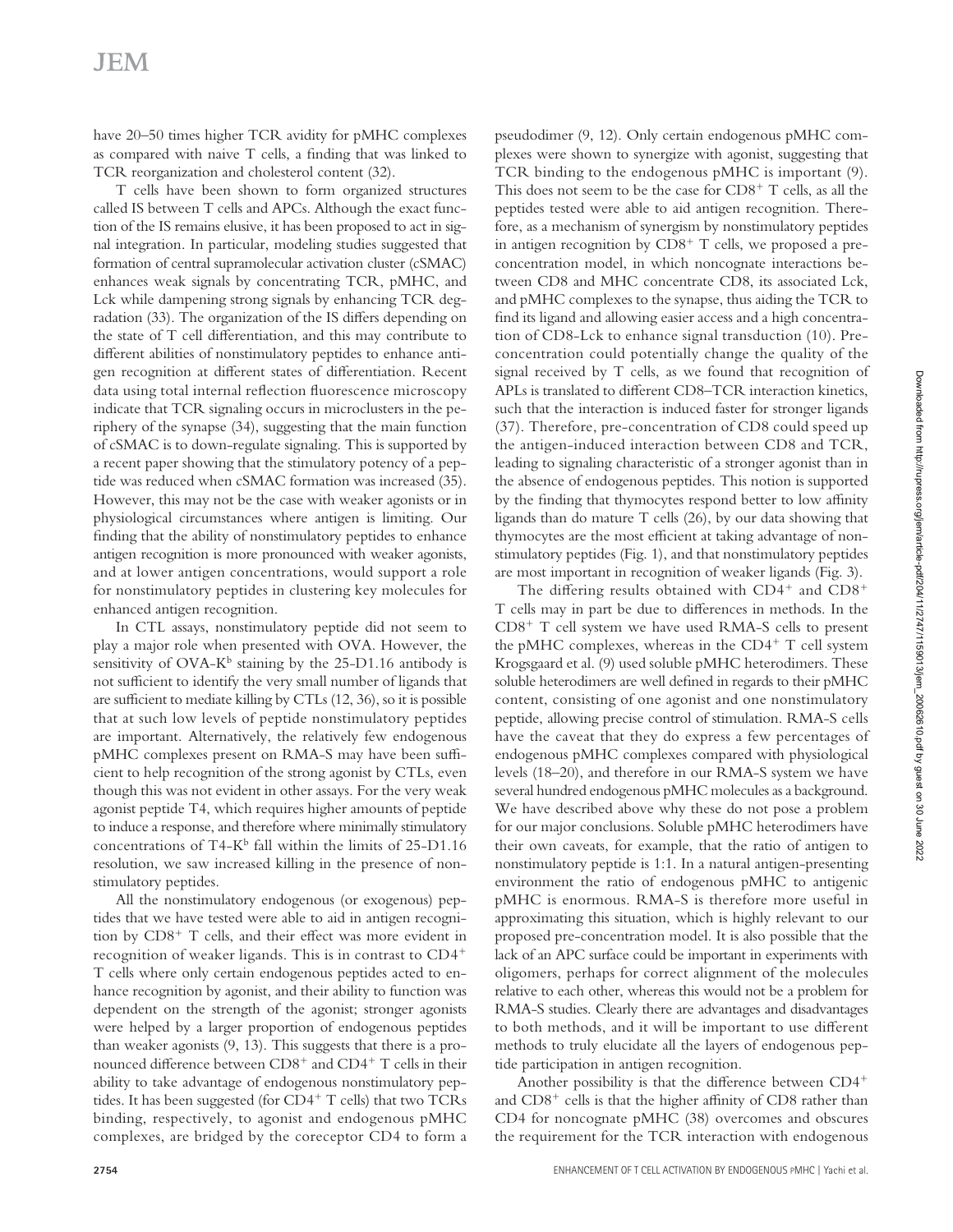pMHC that is seen in the class II-restricted system. Thus, all of the endogenous pMHC complexes work in the class I system, even with weak agonists like Q4, T4, and G4. Indeed, Q4 and T4 have tetramer-binding avidities close to that of the noncognate CD8–MHC class I avidity (23). In addition to our data showing that the noncognate CD8-pMHC interaction concentrates these molecules at the IS and may therefore explain the role of any of the nonstimulatory pMHC complexes in aiding antigen recognition (10), recent data show a dominant effect of the noncognate CD8-pMHC interaction in enhancing TCR recognition (11), and that the CD8-pMHC interaction precedes the TCR-pMHC interaction (39). These data support the idea (pre-concentration model) that the noncognate interaction of CD8 with class I is responsible for the effect of the nonstimulatory peptides.

In summary, we have shown that nonstimulatory peptides universally lower the threshold for antigen recognition, an effect measurable at many different levels. This effect is more important for weaker agonists and is fine-tuned depending on the differentiation status of the T cell.

#### **MATERIALS AND METHODS**

**Peptides and antibodies.** Peptides OVA (SIINFEKL), VSV (RGYVY-QGL), Q4 (SIIQFEKL), G4 (SIIGFEKL), and T4 (SIITFEKL) were generated at the Protein and Nucleic Acid Core Facility at The Scripps Research Institute and purified by HPLC. P815 (HIYEFPQL), Mapk1<sub>(19-26)</sub> (amino acid range in parentheses; VGPRYTNL), STAT3(53-60) (ATLVFHNL),  $Ndufa4_{(61-68)}$  (VNVDYSKL), Slc2a3<sub>(314-321)</sub> (VNTIFTVV), and Hcph<sub>(503-510)</sub> (AQYKFIYV) were provided by S. Jameson (University of Minnesota, Minneapolis, MN). Antibodies used in this study were PE-conjugated Fab goat anti-mouse IgG (Protos Immunoresearch) and H2-K<sup>b</sup> OVA-specific 25-D1.16 (provided by R. Germain, National Institutes of Health [NIH], Bethesda, MD). Anti-CD8 $\beta$  (clone H35-17.2), anti-K<sup>b</sup> (clone AF6-88.5), anti-CD8 α (53-6.7), anti-CD69 (H1.2F3), anti-CD25 (PC61), anti-Vα2(B20.1), and anti-IFN- $\gamma$  (XMG1.2) were obtained from BD Biosciences. Anti-CD8  $(CT-CD8\alpha)$  from Caltag/Invitrogen was used for staining of fixed cell conjugates. Anti-IL-2 (JES6-5H4) was from eBioscience.

**Mice.** C57BL/6J (B6) mice were bred and maintained at The Scripps Research Institute. OT-I mice bearing a transgenic TCR specific for OVA-K<sup>b</sup> (V $\alpha$ 2, V $\beta$ 5) (16) and OT-I mice deficient for *Tap1* (OT-I *Tap1* KO) (15) were obtained from S. Jameson and K. Hogquist (University of Minnesota, Minneapolis, MN). All mice were maintained at The Scripps Research Institute, and all experiments were performed in accordance with the guidelines of the Animal Care and Use Committee of The Scripps Research Institute.

**APC preparation.** *Tap2*-defective RMA-S cells that are defective in binding endogenous peptides to newly synthesized MHC class I molecules (18) were used as APCs. Stable expression of  $K^b$  or  $D^b$  can be achieved by adding synthetic peptides able to bind to  $K^b$  or  $D^b$  exogenously to the cell culture (19, 20). The RMA-S cells were maintained in RPMI medium containing 10% FCS, 2 mM l -glutamine, 100 U/ml penicillin/streptomycin, and 50  $\mu$ M  $\beta$ -mercaptoethanol. RMA-S cells were stained with Cy5 20 h before experiments by incubating cells with 0.1 mg/ml of Cy5 monomeric succinimidyl ester (GE Healthcare) in RPMI at room temperature for 5 min, washing with RPMI, and quenching with 10% FCS in RPMI. Different peptides have a different ability to stabilize pMHC, and the different nonstimulatory peptides were titrated to give comparable cell surface pMHC quantity. The peptide amounts added to the culture were as follows: 80  $\mu$ M VSV, 28  $\mu$ M P815, 36  $\mu$ M Mapk1, 9  $\mu$ M Ndufa4, 15.8  $\mu$ M Hcph, 19.5  $\mu$ M Slc2a3, and  $27 \mu$ M STAT3. The RMA-S cells were incubated at  $29^{\circ}$ C overnight, pulsed with peptides for 30 min at 29°C, incubated at 37°C for 3 h, and washed

once. For OVA, Q4 or T4-K<sup>b</sup> quantitation RMA-S cells were stained with 25-D1.16 antibody together with PE-conjugated Fab goat anti-mouse IgG. The total pMHC was quantitated with PE-labeled  $K^b$ -specific antibody (AF6-88.5). The QuantiBRITE phycoerythrin fluorescence quantitation kit (Becton Dickinson) was used to calculate the number of molecules.

Preparation of T cells. Pre-positive selection thymocytes, CD4<sup>+</sup>CD8<sup>+</sup> DP thymocytes, were isolated from OT-I Tap<sup> $-/-$ </sup> mice. Naive OT-I T cells were prepared from pooled lymph nodes of 6-12-wk-old OT-I mice. Activated T cells were generated by antigen-specific stimulation of naive OT-I T cells. In brief, pooled OT-I lymph node cells  $(2.5 \times 10^6 \text{ cells})$  were seeded in 24-well plates and stimulated with irradiated OVA-loaded C57BL/6J spleen cells  $(3 \times 10^6 \text{ cells})$  in RPMI complete medium supplemented with rat Con A supernatant at a final concentration of 5% (vol/vol). Fresh medium containing 2% of rat Con A supernatant was added at days 2 and 4. T cell cultures were used as effector cells on day 6 after antigen stimulation.

**T cell activation assays.** T cells  $(2-3 \times 10^5 \text{ cells in } 50 \text{ }\mu\text{I})$  were incubated with peptide-pulsed RMA-S cells  $(10^5 \text{ cells in } 20 \text{ }\mu\text{I})$  in round-bottom 96-well plates at 37° for the indicated times, and the T cell activation status was measured as described below.

Antibody staining and flow cytometric analysis. After incubation, cells were stained for CD8, CD69, and CD25 or V $\alpha$ 2 in FACS buffer (0.02%) azide, 10% FCS in PBS) and washed, and the samples were run on a flow cytometer. For FACS analysis, T cells were gated according to the appropriate scatter profile and CD8 expression. To avoid unspecific APC background, RMA-S-T cell conjugates were excluded based on simultaneous staining for CD8 and Cy5 (Cy5-labeled RMA-S cells) and their forward- and side-scatter profile. The TCR down-regulation data are shown as a percentage of V $\alpha$ 2 expression on the surface of cells compared with cells incubated with RMA-S cells in the absence of an exogenously added peptide. For CD69 and CD25 up-regulation, the percentage of  $CD8<sup>+</sup>$  T cells expressing  $CD69<sup>high</sup>$ and CD25high population is presented. The gate defining CD69 or CD25low versus CD69 or CD25high was determined from corresponding samples in which T cells were incubated with nonpeptide-pulsed RMA-S cells.

**Cell conjugate assay.** For the conjugate assay, cells were pipetted up and down three times at the indicated time points to separate any weakly conjugated cells and fixed in 4% paraformaldehyde. Paraformaldehyde was inactivated by 10 mM Tris, pH 7.4, in PBS. Cells were washed in PBS and stained with anti-CD8 antibody. Cell conjugates were analyzed by flow cytometry based on simultaneous expression of CD8 (CD8 antibody staining) and Cy5 (Cy5-labeled RMA-S cell).

Cytotoxicity assay. To determine T cell-mediated cytotoxicity, T cells and RMA-S cells were incubated for 17 h. After incubation, cells were stained for CD8. Cell death was determined by death-associated changes in the forward- and side-scatter properties among the Cy5<sup>+</sup> (CD8<sup>-</sup>) RMA-S cell population.

Intracellular cytokine staining. For intracellular IL-2/IFN-γ staining, T cells and RMA-S cells (Cy5-labeled) were incubated in the presence of 0.67 µg/ml Monensin (GolgiStop; BD Biosciences) to block the release of cytokines from the cells. After incubation, cells were stained for CD8 and then fixed with 4% paraformaldehyde. After inactivation of paraformaldehyde with 10 mM Tris, pH 7.4, in PBS, the cells were washed in FACS buffer and permeabilized in FACS buffer containing 0.2% saponin. Subsequent staining for IL-2 or IFN- $\gamma$ and washing were performed in FACS buffer containing 0.2% saponin. Cells were analyzed by flow cytometry.  $IL-2^+$  and IFN- $\gamma^+$  cells were determined among CD8<sup>+</sup> T cells, excluding APCs, by cell size and Cy5 staining.

**Online supplemental material.** Fig. S1 shows example histograms for  $K^b$ and K<sup>b</sup>-OVA expression on RMA-S cells treated with OVA peptide with or without excess nonstimulatory VSV peptide, plus the up-regulation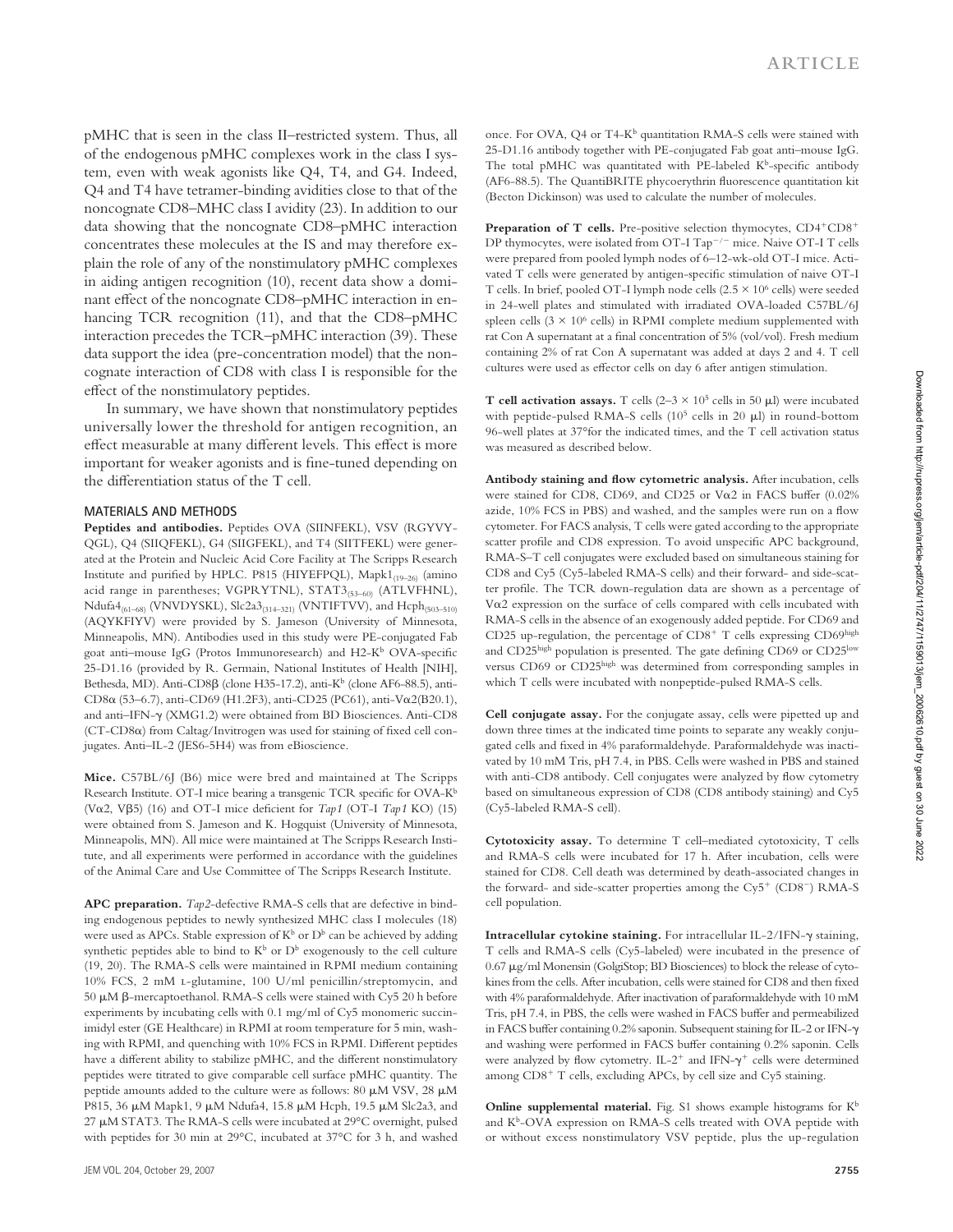of CD69 expression on naive OT-I T cells induced by these RMA-S cells. Fig. S2 shows the effect of nonstimulatory peptides on up-regulating CD69 on activated T cells or preselection DP thymocytes at different time points. Fig. S3 shows a comparison of CD69 up-regulation on naive OT-I T cells in response to RMA or RMA-S cells presenting antigen. Fig. S4 shows that nonstimulatory peptides enhance IFN- $\gamma$  expression in effector T cells responding to antigen. Fig. S5 shows that nonstimulatory peptides enhance IL-2 expression in effector  $T$  cells in response to antigen. The online supplemental material is available at http://www.jem.org/cgi/content/ full/jem.20062610/DC1.

 We thank R. Germain (NIH) for antibody 25-D1.16 and S. Jameson (University of Minnesota) for OT-I nonstimulatory peptides.

 This work was supported by NIH grants R01GM065230 and R01AI074074 to N.R.J. Gascoigne. P.P. Yachi was supported by T32HL07195-30 and C. Lotz was supported by Deutsche Krebshilfe. This is manuscript IMM-18623 from The Scripps Research Institute.

The authors have no conflicting financial interests.

#### **Submitted: 14 December 2006 Accepted: 28 September 2007**

#### **REFERENCES**

- 1. Goldrath, A.W., and M.J. Bevan. 1999. Selecting and maintaining a diverse T-cell repertoire. *Nature*. 402:255-262.
- 2. Starr, T.K., S.C. Jameson, and K.A. Hogquist. 2003. Positive and negative selection of T cells. Annu. Rev. Immunol. 21:139-176.
- 3. Werlen, G., B. Hausmann, D. Naeher, and E. Palmer. 2003. Signaling life and death in the thymus: timing is everything. *Science*. 299 : 1859-1863.
- 4. Tanchot, C., F.A. Lemonnier, B. Perarnau, A.A. Freitas, and B. Rocha. 1997. Differential requirements for survival and proliferation of CD8 naive or memory T cells. *Science*. 276:2057-2062.
- 5. Ernst, B., D.S. Lee, J.M. Chang, J. Sprent, and C.D. Surh. 1999. The peptide ligands mediating positive selection in the thymus control T cell survival and homeostatic proliferation in the periphery. *Immunity*. 11:173-181.
- 6. Surh, C.D., and J. Sprent. 2005. Regulation of mature T cell homeostasis. Semin. Immunol. 17:183-191.
- 7. Stefanova, I., J.R. Dorfman, and R.N. Germain. 2002. Self-recognition promotes the foreign antigen sensitivity of naive T lymphocytes. *Nature*. 420 : 429 – 434 .
- 8. Wulfing, C., C. Sumen, M.D. Sjaastad, L.C. Wu, M.L. Dustin, and M.M. Davis . 2002 . Costimulation and endogenous MHC ligands contribute to T cell recognition. Nat. Immunol. 3:42-47.
- 9. Krogsgaard, M., Q.J. Li, C. Sumen, J.B. Huppa, M. Huse, and M.M. Davis. 2005. Agonist/endogenous peptide-MHC heterodimers drive T cell activation and sensitivity. *Nature*. 434:238-243.
- 10. Yachi, P.P., J. Ampudia, N.R.J. Gascoigne, and T. Zal. 2005. Nonstimulatory peptides contribute to antigen-induced CD8-T cell receptor interaction at the immunological synapse. Nat. Immunol. 6: 785 – 792.
- 11. Anikeeva, N., T. Lebedeva, A.R. Clapp, E.R. Goldman, M.L. Dustin, H. Mattoussi, and Y. Sykulev. 2006. Quantum dot/peptide-MHC biosensors reveal strong CD8-dependent cooperation between self and viral antigens that augment the T cell response. *Proc. Natl. Acad. Sci. USA*. 103:16846-16851.
- 12. Irvine, D.J., M.A. Purbhoo, M. Krogsgaard, and M.M. Davis. 2002 . Direct observation of ligand recognition by T cells. *Nature*. 419 : 845 – 849 .
- 13. Li, Q.J., A.R. Dinner, S. Qi, D.J. Irvine, J.B. Huppa, M.M. Davis, and A.K. Chakraborty. 2004. CD4 enhances T cell sensitivity to antigen by coordinating Lck accumulation at the immunological synapse. *Nat.*  Immunol. 5:791-799.
- 14. Sporri, R., and C. Reis e Sousa. 2002. Self peptide/MHC class I complexes have a negligible effect on the response of some CD8+ T cells to foreign antigen. *Eur. J. Immunol.* 32:3161-3170.
- 15. Hogquist, K.A., A.J. Tomlinson, W.C. Kieper, M.A. McGargill, M.C. Hart, S. Naylor, and S.C. Jameson. 1997. Identification of a naturally occurring ligand for positive selection. Immunity. 6:389-399.
- 16. Hogquist, K.A., S.C. Jameson, W.R. Heath, J.L. Howard, M.J. Bevan, and F.R. Carbone. 1994. T cell receptor antagonist peptides induce positive selection. *Cell.* 76:17-27.
- 17. Santori, F.R., W.C. Kieper, S.M. Brown, Y. Lu, T.A. Neubert, K.L. Johnson, S. Naylor, S. Vukmanovic, K.A. Hogquist, and S.C. Jameson. 2002. Rare, structurally homologous self-peptides promote thymocyte positive selection. *Immunity*. 17:131-142.
- 18. Ljunggren, H.G., and K. Karre. 1985. Host resistance directed selectively against H-2-deficient lymphoma variants. Analysis of the mechanism. *J. Exp. Med.* 162:1745-1759.
- 19. Townsend, A., C. Öhlén, J. Bastin, H.-G. Ljunggren, L. Foster, and K. Karre. 1989. Association of class I major histocompatibility heavy and light chains induced by viral peptides. Nature. 340:443-448.
- 20. Ljunggren, H.G., N.J. Stam, C. Ohlen, J.J. Neefjes, P. Hoglund, M.T. Heemels, J. Bastin, T.N. Schumacher, A. Townsend, K. Karre, and H. Ploegh. 1990. Empty MHC class I molecules come out in the cold. Nature. 346:476-480.
- 21. Porgador, A., J.W. Yewdell, Y. Deng, J.R. Bennink, and R.N. Germain. 1997. Localization, quantitation, and in situ detection of specific peptide – MHC class I complexes using a monoclonal antibody. *Immunity*. 6 : 715 – 726.
- 22. Swat, W., M. Dessing, H. von Boehmer, and P. Kisielow. 1993. CD69 expression during selection and maturation of CD4+8+ thymocytes. Eur. J. Immunol. 23:739-746.
- 23. Daniels, M.A., E. Teixeiro, J. Gill, B. Hausmann, D. Roubaty, K. Holmberg, G. Werlen, G.A. Hollander, N.R.J. Gascoigne, and E. Palmer. 2006. Thymic selection threshold defined by compartmentalization of Ras/MAPK signalling. Nature. 444:724-729.
- 24. Alam, S.M., P.J. Travers, J.L. Wung, W. Nasholds, S. Redpath, S.C. Jameson, and N.R.J. Gascoigne. 1996. T cell receptor affinity and thymocyte positive selection. Nature. 381:616-620.
- 25. Gascoigne, N.R.J., T. Zal, and S.M. Alam. 2001. T-cell receptor binding kinetics in T-cell development and activation. *Exp. Rev. Mol. Med.* 12 Feb:1-17 (http://www.expertreviews.org/01002502h.htm).
- 26. Davey, G.M., S.L. Schober, B.T. Endrizzi, A.K. Dutcher, S.C. Jameson, and K.A. Hogquist. 1998. Preselection thymocytes are more sensitive to T cell receptor stimulation than mature T cells. *J. Exp. Med.* 188:1867-1874.
- 27. Lucas, B., I. Stefanova, K. Yasutomo, N. Dautigny, and R.N. Germain. 1999 . Divergent changes in the sensitivity of maturing T cells to structurally related ligands underlies formation of a useful T cell repertoire. *Immunity*. 10:367-376.
- 28. Li, Q.J., J. Chau, P.J. Ebert, G. Sylvester, H. Min, G. Liu, R. Braich, M. Manoharan, J. Soutschek, P. Skare, et al. 2007. miR-181a is an intrinsic modulator of T cell sensitivity and selection. *Cell*. 129:147-161.
- 29. Holler, P.D., and D.M. Kranz. 2003. Quantitative analysis of the contribution of TCR/pepMHC affinity and CD8 to T cell activation. *Immunity*. 18:255-264.
- 30. Daniels, M.A., K.A. Hogquist, and S.C. Jameson. 2002. Sweet 'n' sour: the impact of differential glycosylation on T cell responses. Nat. *Immunol.* 3:903-910.
- 31. Crispe, I.N., R.P. Shimonkevitz, L.A. Husmann, J. Kimura, and J.P. Allison. 1987. Expression of T cell antigen receptor  $\beta$ -chains on subsets of mouse thymocytes. Analysis by three-color flow cytometry. J. Immunol. 139:3585-3589.
- 32. Fahmy, T.M., J.G. Bieler, M. Edidin, and J.P. Schneck. 2001. Increased TCR avidity after T cell activation: a mechanism for sensing low-density antigen. *Immunity*. 14:135-143.
- 33. Lee, K.H., A.R. Dinner, C. Tu, G. Campi, S. Raychaudhuri, R. Varma, T.N. Sims, W.R. Burack, H. Wu, J. Wang, et al. 2003. The immunological synapse balances T cell receptor signaling and degradation. Science. 302:1218-1222.
- 34. Yokosuka, T., K. Sakata-Sogawa, W. Kobayashi, M. Hiroshima, A. Hashimoto-Tane, M. Tokunaga, M.L. Dustin, and T. Saito. 2005. Newly generated T cell receptor microclusters initiate and sustain T cell activation by recruitment of Zap70 and SLP-76. Nat. Immunol. 6:1253-1262.